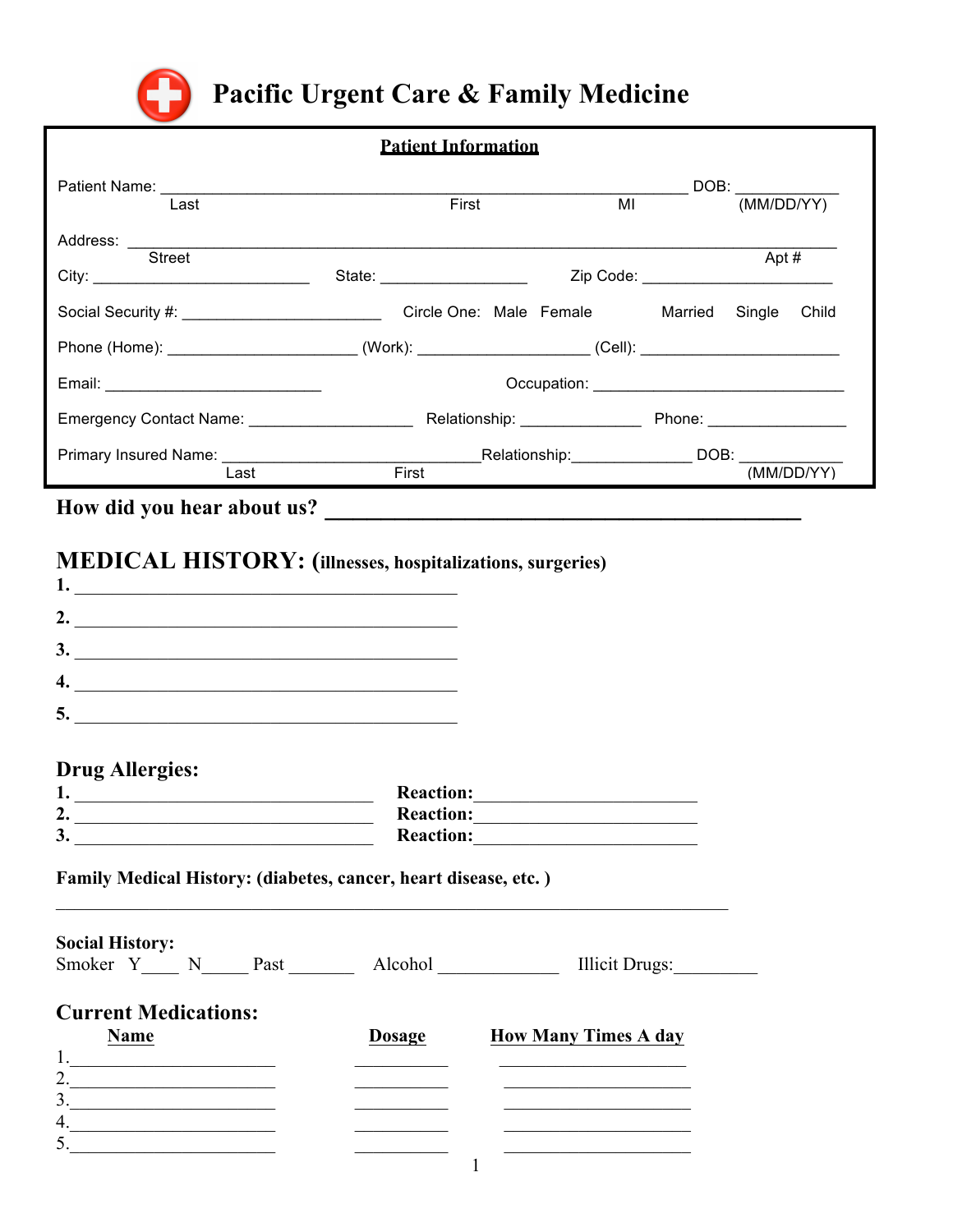

**Pacific Urgent Care & Family Medicine**

#### **CONSENT FOR TREATMENT**

I request and authorize Health Care Services by my physician, and his/her designees may deem advisable. This may include routine diagnostic, radiology and laboratory procedures and medication administration.

SIGNATURE OF PATIENT OR AUTHORIZED REPRESENATIVE

#### **PRIVATE INSURANCE, ASSIGNMENT OF MEDICAL BENEFITS**

I hereby assign transfer and set over to PACIFIC URGENT CARE & FAMILY MEDICINE all of my rights, title and interest to my medical reimbursement benefits under my insurance policy for any services furnished to me by PACIFIC URGENT CARE & FAMILY MEDICINE. I understand I am financially responsible for any balance not covered by my insurance carrier.

SIGNATURE OF PATIENT OR AUTHORIZED REPRESENATIVE

#### **MEDICARE, ASSIGNMENT OF MEDICAL BENEFITS**

I request that payment of authorized Medicare benefits be made either to me or on my behalf to PACIFIC URGENT CARE & FAMILY MEDICINE for any services furnished me by physician or supplier. I authorize any holder of medical information about me to release to PACIFIC URGENT CARE & FAMILY MEDICINE and its agents any information needed to determine these benefits or the benefits payable for related services.

SIGNATURE OF PATIENT OR AUTHORIZED REPRESENATIVE

#### **COMMUNICATIONS AUTHORIZATION**

PACIFIC URGENT CARE & FAMILY MEDICINE, its physicians and staff, are authorized to use telephone message systems to aid communication with me, or my authorized representative, regarding my treatment, appointments, financial arrangements, and in response to any request I have initiated.

 $\Box$  Date: SIGNATURE OF PATIENT OR AUTHORIZED REPRESENATIVE

#### **AUTHORIZATION TO USE AND/OR DISCLOSE HEALTH INFORMATION**

PACIFIC URGENT CARE & FAMILY MEDICINE, its physicians and staff, are authorized to SHARE INFORMATION and provide copies of my entire medical records, including all written and oral reports, substantive evaluations of progress, history, diagnosis, prognosis, course of treatment, reports, and attendance and compliance with respect to all care or treatment, including all confidential HIV and AIDS related information, mental health records, drug and alcohol, abuse treatment records, sexual assault and sexual abuse counseling records to my insurance companies, doctors, treating facilities, and my employer in the case of Worker's Compensation, AND THE FOLLOWING PERSONS IF DESIRED:

| Name: | Relationship: |
|-------|---------------|
| Name: | Relationship: |

SIGNATURE OF PATIENT OR AUTHORIZED REPRESENATIVE

#### **NOTICE OF PRIVACY PRACTICES (HIPAA)**

If you did not receive these documents, or have misplaced them, please ask for another copy. This signature page is in reference to the Federal HIPAA Privacy Regulations requirements. The undersigned certifies that he/she has received a copy of the Notice of Privacy Practices (HIPAA), and is the client, or is duly authorized by the client as the client's representative. If a more detailed verbal explanation is needed, in addition to the one you received, please request one now and we would be pleased to assist you. \_\_\_\_\_\_\_\_\_\_\_\_\_\_\_\_\_\_\_\_\_\_\_\_\_\_\_\_\_\_\_\_\_\_\_\_\_\_\_\_\_\_\_\_\_\_\_\_\_\_\_\_\_\_\_\_\_\_\_\_\_\_\_\_\_\_\_ Date: \_\_\_\_\_\_\_\_\_\_\_\_\_\_\_\_\_\_\_

SIGNATURE OF PATIENT OR AUTHORIZED REPRESENATIVE

**I HAVE READ AND UDERNSTAND THE ABOVE ASSIGNMENTS AND AUTHORIZATIONS TO USE/DISCLOSE HEALTH INFORMATION ABOUT THE NAMED PATIENT AS DESCRIBED. THESE ASSIGNMENTS/AUTHORIZATIONS REMAIN IN AFFECT UNTIL REVOKED BY ME IN WRITING.**

**A copy of any or all above signatures is as valid as the originals**

Date:

\_\_\_\_\_\_\_\_\_\_\_\_\_\_\_\_\_\_\_\_\_\_\_\_\_\_\_\_\_\_\_\_\_\_\_\_\_\_\_\_\_\_\_\_\_\_\_\_\_\_\_\_\_\_\_\_\_\_\_\_\_\_\_\_\_\_\_ Date: \_\_\_\_\_\_\_\_\_\_\_\_\_\_\_\_

\_\_\_\_\_\_\_\_\_\_\_\_\_\_\_\_\_\_\_\_\_\_\_\_\_\_\_\_\_\_\_\_\_\_\_\_\_\_\_\_\_\_\_\_\_\_\_\_\_\_\_\_\_\_\_\_\_\_\_\_\_\_\_\_\_\_\_ Date: \_\_\_\_\_\_\_\_\_\_\_\_\_\_\_\_\_\_\_

 $\Box$  Date: